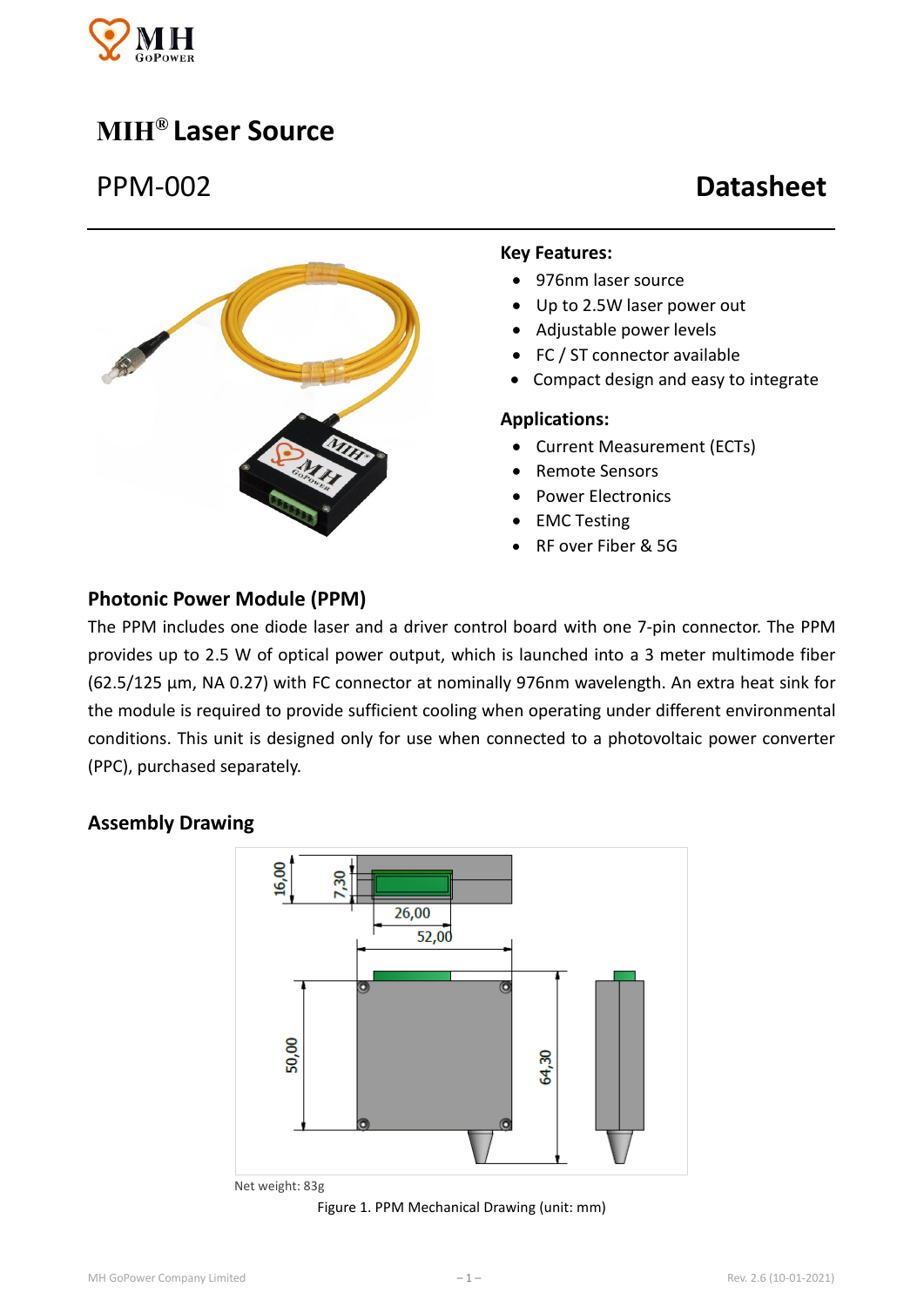

# **Operation Principle**

External power must be applied to the module in accordance with Table 1 for proper operation of PPM. The PPM accepts a supply voltage in the range of 3.1 V to 6 V.

A voltage applied on **SDN** pin enables the PPM when the voltage is higher than 1.4 V and disables the PPM when the voltage is lower than 0.95 V. The output optical power can be adjusted through **LIS** pin with a voltage ranging from 0V to 2.2 V. The drive current increases linearly with the voltage applied on **LIS** pin until the voltage reaches 2.2 V, and the drive current of the laser diode can be monitored by the voltage level on Pin **LIO**.



Figure 2. Stand-alone Application Schematic for PPM-002

| Table 1. Pin Function Descriptions |
|------------------------------------|
|                                    |

| Pin#           | Name        | <b>Type</b>    | Description                                                                                                                                                                                                                                   |  |  |
|----------------|-------------|----------------|-----------------------------------------------------------------------------------------------------------------------------------------------------------------------------------------------------------------------------------------------|--|--|
| 1              | LIS.        | Analog Input   | Laser current set-point voltage. There is an input variable resistor of $10K\Omega$<br>tied to GND. Setting it from 0V to 2.2V will set the output laser power from<br>0A to 3.52A linearly.                                                  |  |  |
| $\overline{2}$ | <b>LDGD</b> | Digital Output | Laser diode good indicator. When this pin is high, >2V, the control loop is<br>working properly. When this pin is low, <0.3V, the laser diode is bad, or<br>there is a short or open circuit at the laser diode.                              |  |  |
| 3              | <b>SDN</b>  | Digital Input  | Shut down control. When the shutdown control is open (by default), this pin<br>is 5V and the laser will be on. To turn off the laser, short this pin to GND by<br>switching shut down control to close.                                       |  |  |
| 4              | <b>GND</b>  | Signal Ground  | Signal ground pin.                                                                                                                                                                                                                            |  |  |
| 5              | LIO         | Analog Output  | Laser current output indicator. The LIO can be used to monitor the output<br>current when the LIS is adjusted. OV to 2.2V indicates the laser current of<br>from 0A to 3.52A linearly.<br>$I_{\text{out}} = 3.52 * V_{\text{LIO}} / 2.2 (A).$ |  |  |
| 6              | <b>PGND</b> | Power Ground   | Power ground pin. Connect this pin directly to power supply return pass.                                                                                                                                                                      |  |  |
| 7              | <b>VPS</b>  | Power Input    | Power supply voltage. The driver will work from $VPS = 3.1V$ to 6V.                                                                                                                                                                           |  |  |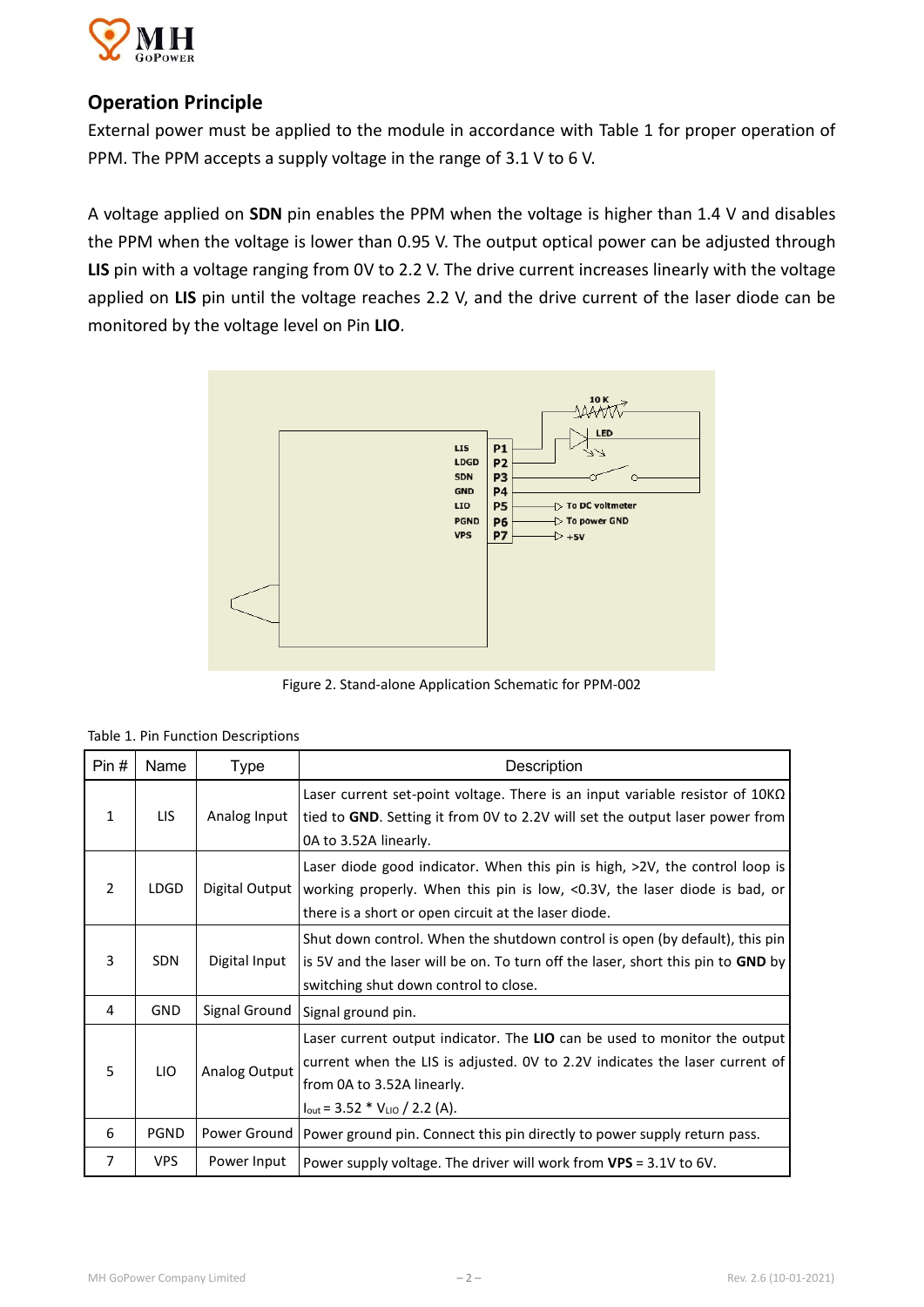

# **Turning Laser On and Off**

The PPM can be turned on and off by setting the **SDN** pin high and lower respectively. It is recommended to turn the PPM on by following sequence:

- Turning on: turn on the PPM by providing the voltage supply on the **VPS** pin, turn on the PPM by raising the voltage of **SDN** pin.
- Turning off: turn off the PPM by lowering the voltage of **SDN** pin, turn off the PPM by stopping the voltage supply on the **VPS** pin.

### **Adjusting the Laser Power**

The output laser power can be adjusted by setting the laser driving current through **LIS** pin. The driving current is set by adjusting the 10K variable resistor between **LIS** and **GND**, which sets input voltages of LIS. The driving current will be  $3.52 \times V_{LIS}$  / 2.2 (A). The voltage settings to generate specific laser power output levels are illustrated in Table 2. Actual voltage settings may vary per PPM, and exact settings will be included with the PPM.

| Laser Power(W) | Setting Voltage(V) | Driving Current(A) | Resistivity( $K\Omega$ ) |
|----------------|--------------------|--------------------|--------------------------|
| 0.25           | 0.54               | 0.87               | 0.23                     |
| 0.50           | 0.73               | 1.16               | 0.39                     |
| 1.00           | 1.10               | 1.75               | 0.70                     |
| 2.00           | 1.83               | 2.93               | 2.26                     |
| 2.50           | 2.20               | 3.52               | 5.07                     |

Table 2. Laser power and voltage setting chart



Figure 3. Laser power & driving current under different voltage settings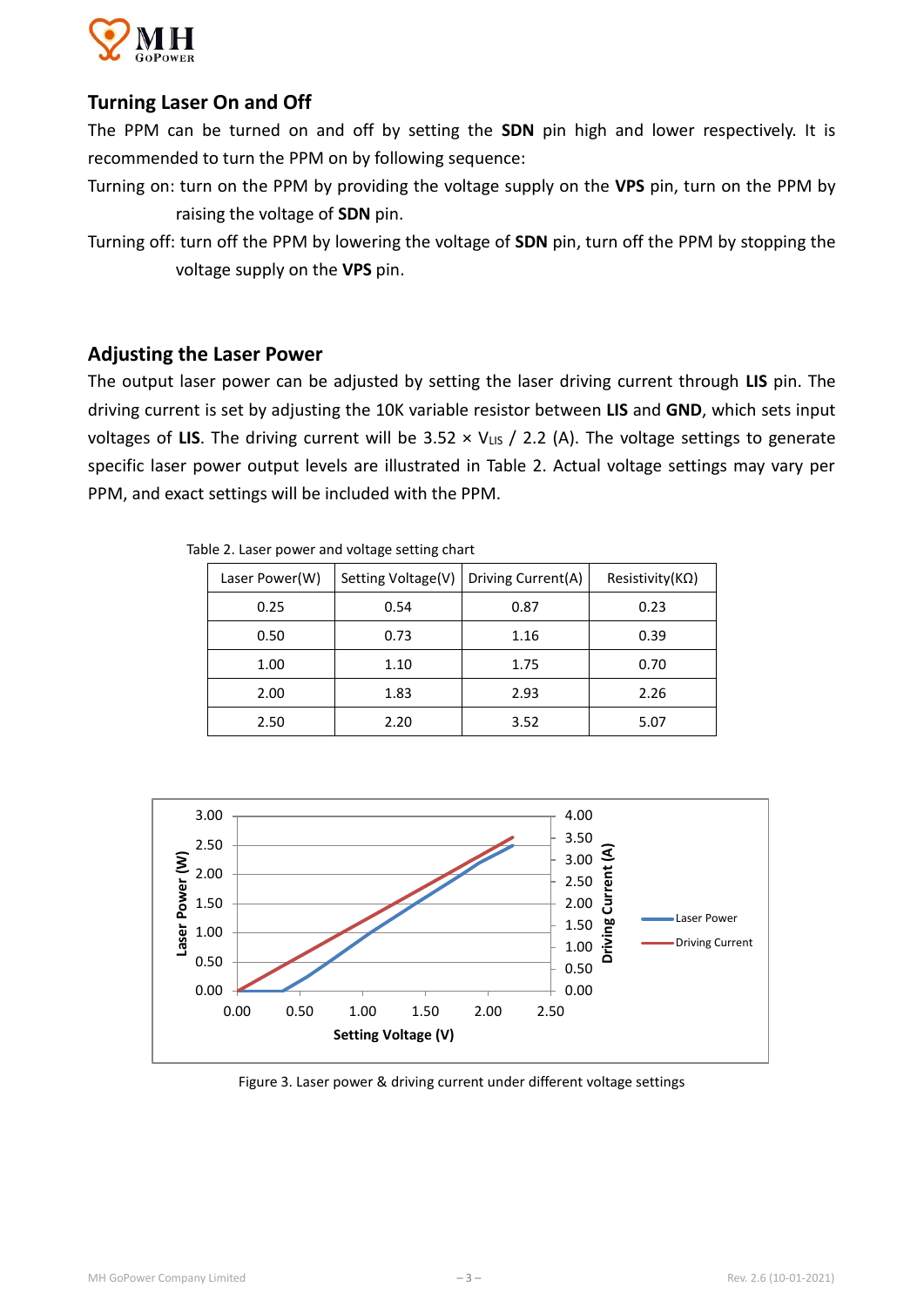

## **Monitoring the Laser Power**

The PPM output power can be monitored by measuring the voltage on the **LIO** pin, which indicates the laser driving current level. This feature is very useful for micro-driver based system where the ADC is available and monitoring the current in real time is required. This pin provides a very low noise voltage signal which is proportional to the output current:

$$
V_{LIO}
$$
 (V) = 2.2 × I<sub>out</sub> / 3.52 (V)

For example, when the output signal equals to 1 V, the output current is 1.6 A. **LIO** pin can be used to drive an ADC directly, and also be measured by a multimeter during debugging process.

## **Module Connector**

The manufacturer of the 7-pin connector is Phoenix Contact, and P/N: MC 1,5/7-ST-3,5 & order number: 1840418. Refer to [https://www.phoenixcontact.com/](https://www.phoenixcontact.com/assets/interactive_ed/local_us/modules/0000160/page180.html) for detailed schematics and drawings.

# **Fiber Handling**

Follow proper fiber-handling procedures to avoid catastrophic damage in high-power lasers:

- Do not expose fiber to temperatures higher than 85°C
- Always wear gloves or finger cots when handling the fiber to avoid fiber contamination
- Whenever possible, handle fiber in loops to prevent fiber damage
- Do not drag fiber over equipment, edges or sharp objects
- Never use the fiber to pick up or support the weight of the PPM. Always handle the PPM with two hands, one holding the PPM and the other handling the fiber coil to avoid fiber damage or breakage.
- Do not allow kinks or knots to develop in the fiber. Carefully work out any tangles without pulling on the fiber as this can cause any kinks or curls to tighten and exceed the minimum bend radius.
- Do not bend a fiber with a radius smaller than specified as minimum bending radius 30 mm